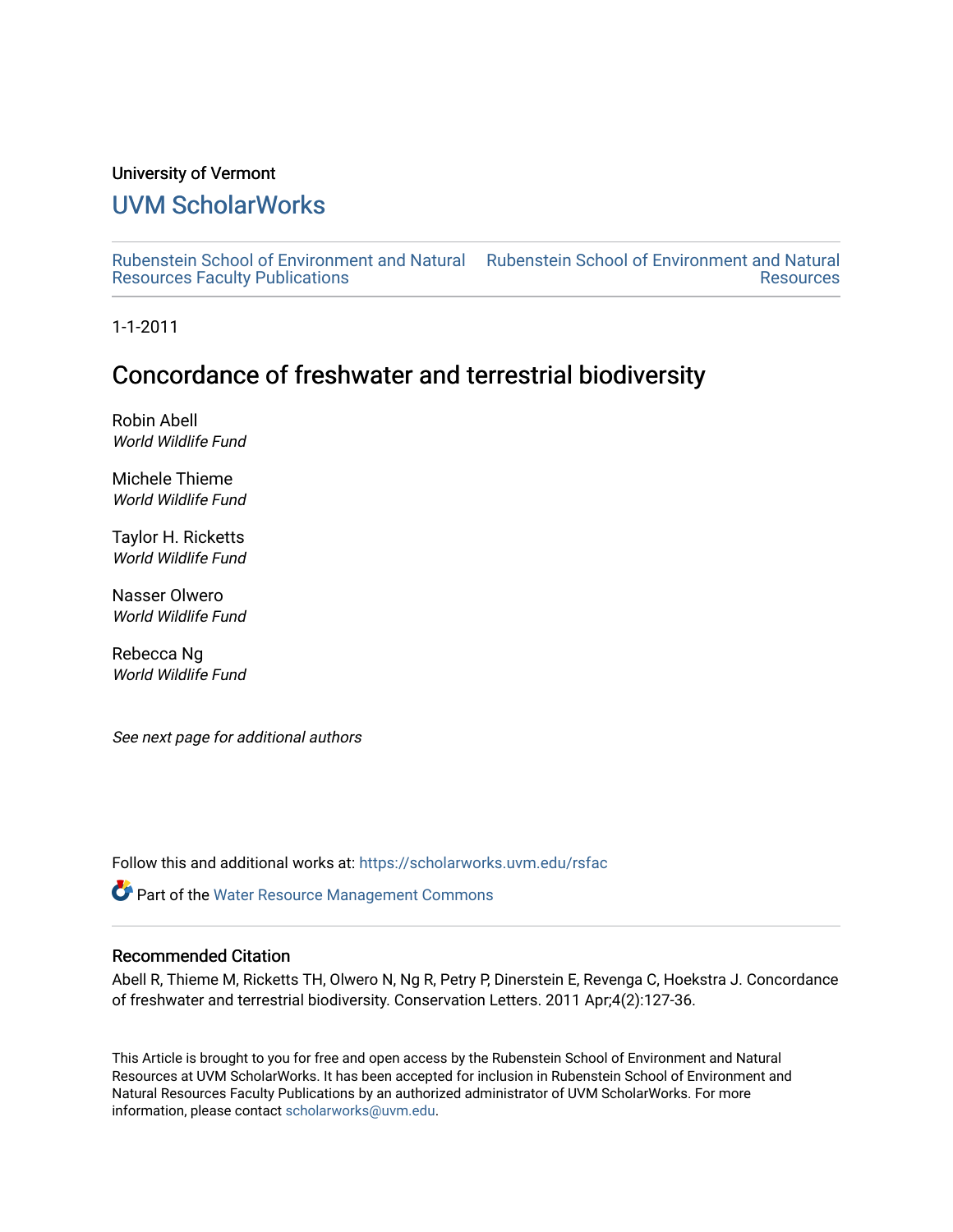# Authors

Robin Abell, Michele Thieme, Taylor H. Ricketts, Nasser Olwero, Rebecca Ng, Paulo Petry, Eric Dinerstein, Carmen Revenga, and Jonathan Hoekstra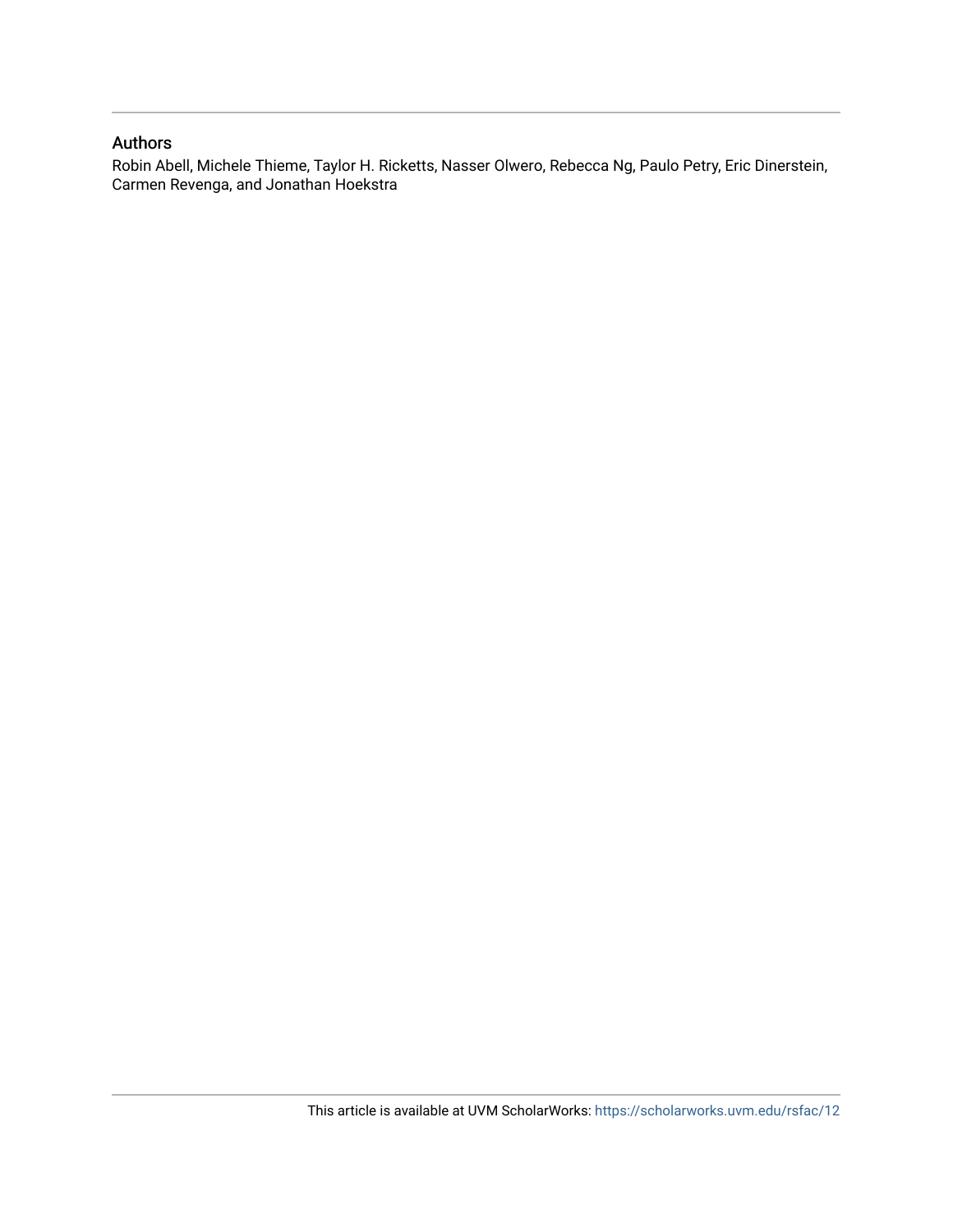#### **LETTER**

# **Concordance of freshwater and terrestrial biodiversity**

Robin Abell**<sup>1</sup>**, Michele Thieme**<sup>1</sup>**, Taylor H. Ricketts**<sup>1</sup>**, Nasser Olwero**<sup>1</sup>**, Rebecca Ng**<sup>1</sup>**, Paulo Petry**<sup>2</sup>***,***<sup>3</sup>**, Eric Dinerstein**<sup>1</sup>**, Carmen Revenga**<sup>2</sup>**, & Jonathan Hoekstra**<sup>2</sup>**

<sup>1</sup> World Wildlife Fund, 1250 24th St. NW, Washington, D.C., USA

<sup>2</sup> The Nature Conservancy, 4245 North Fairfax Drive, Arlington, VA, USA

<sup>3</sup> Museum of Comparative Zoology, Harvard University, 26 Oxford St., Cambridge, MA, USA

#### **Keywords**

Congruence; ecoregions; fish; freshwater; global; priority-setting; rarity-weighted richness; terrestrial.

#### **Correspondence**

Robin Abell, World Wildlife Fund, 1250 24th St. NW, Washington D.C., USA. Tel: +202-495-4507; fax: +202-293-9211. E-mail: robin.abell@wwfus.org

#### **Received**

14 July 2010 **Accepted** 6 October 2010

**Editor** Dirk Roux

doi: 10.1111/j.1755-263X.2010.00153.x

# **Introduction**

Global priorities for biodiversity conservation are only as robust as the data used to identify them. To date, these priorities have largely neglected freshwater biodiversity due to patchy information on freshwater species (Revenga & Kura 2003; Brooks *et al.* 2006). This omission has real implications for conservation investment; for instance, the Global Environment Facility's (GEF) 2005 Resource Allocation Framework, providing guidance on how the GEF spends over U.S. \$1 billion each year on environmental projects, incorporates terrestrial biodiversity data but none for freshwater (Global Environment Facility 2005). The low profile of freshwater biodiversity in broad-scale priority-setting efforts stands in stark contrast to its degree of imperilment, with freshwater habitats and species worldwide being more threatened than their terrestrial counterparts (Millennium Ecosystem Assessment 2005; Revenga *et al.* 2005). This imperilment should raise concern beyond the conservation commu-

**Abstract**

Efforts to set global conservation priorities have largely ignored freshwater diversity, thereby excluding some of the world's most speciose, threatened, and valuable taxa. Using a new global map of freshwater ecoregions and distribution data for about 13,300 fish species, we identify regions of exceptional freshwater biodiversity and assess their overlap with regions of equivalent terrestrial importance. Overlap is greatest in the tropics and is higher than expected by chance. These high-congruence areas offer opportunities for integrated conservation efforts, which could be of particular value when economic conditions force conservation organizations to narrow their focus. Areas of low overlap—missed by current terrestrially based priority schemes—merit independent freshwater conservation efforts. These results provide new information to conservation investors setting priorities at global or regional scales and argue for a potential reallocation of future resources to achieve representation of overlooked biomes.

> nity, as human well-being is clearly and directly tied to freshwater systems, and to freshwater species specifically, via the ecosystem services they provide (Millennium Ecosystem Assessment 2005). Bringing freshwater biodiversity considerations into ongoing debates about conservation priority-setting (Marris 2007) requires a basic understanding of freshwater biodiversity patterns.

> Given that many conservation priorities are currently driven by terrestrial biodiversity patterns, we asked how regions of exceptional freshwater biodiversity overlap with regions of equivalent terrestrial importance. A new global database of freshwater fish distributions enabled this analysis. Fish are the most speciose vertebrate group, and freshwater fishes comprise approximately one-fourth of all vertebrate species (Dudgeon *et al.* 2006). Our freshwater fish database records the presence of about 13,300 species in 426 freshwater ecoregions (Abell *et al.* 2008), affording the first systematic analysis of global freshwater fish biodiversity patterns. The analysis allows us to begin to answer the question of whether current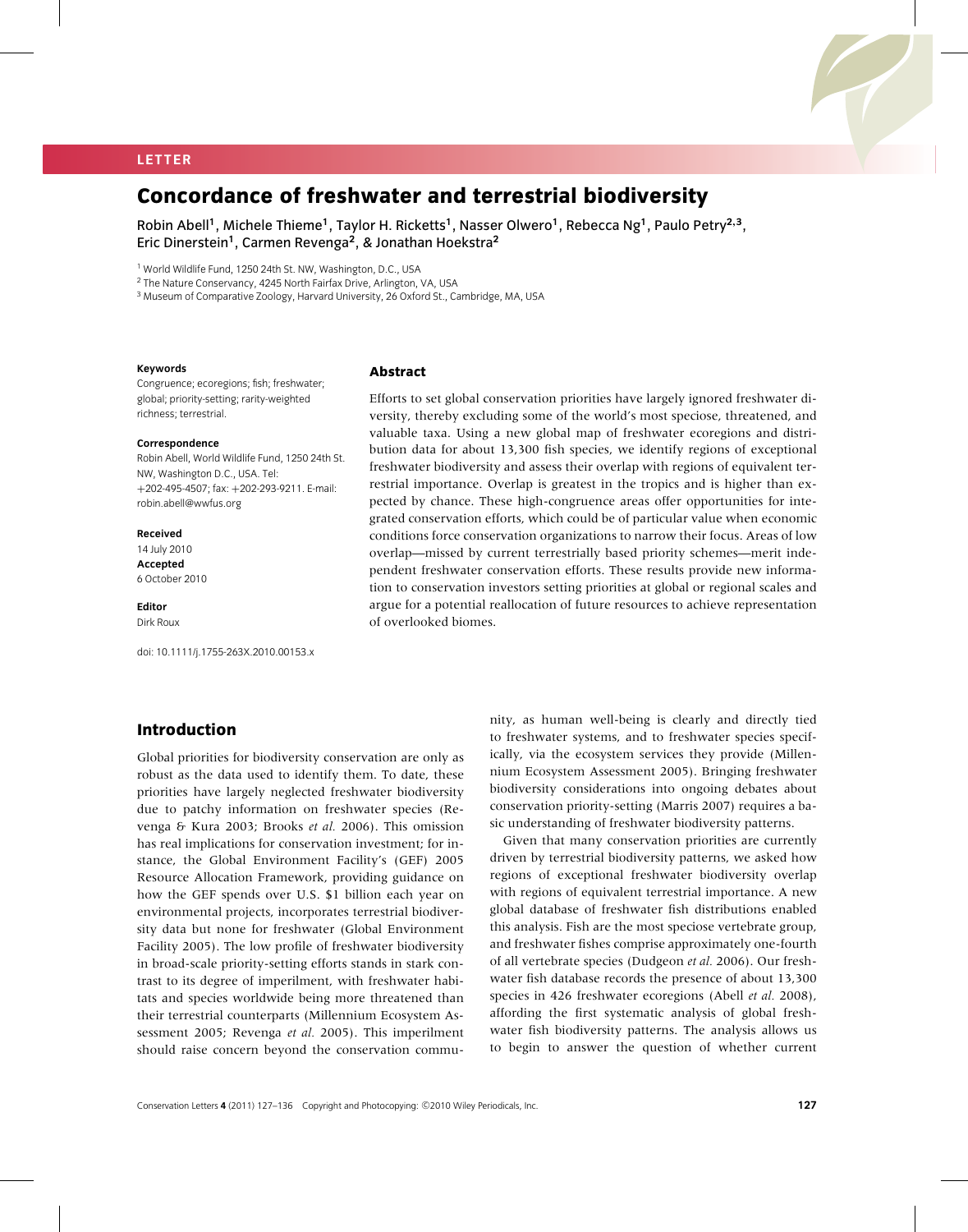conservation priorities are reasonably inclusive and representative of freshwater species, a major component of the world's biodiversity.

## **Methods**

#### **Data**

The map of 426 freshwater ecoregions was delineated by a consortium of conservation organizations and ichthyologists, and the associated freshwater fish species database was populated simultaneously and subsequently updated with new distribution data for South America (Abell *et al.* 2008). An earlier consortium delineated the map of terrestrial ecoregions (Olson *et al.* 2001) and produced corresponding distribution data for over 26,000 terrestrial vertebrate species (Lamoreux *et al.* 2006). Assignments of major habitat types to freshwater ecoregions are available online (www.feow.org).

#### **Rarity-weighted richness index**

For each ecoregion, we calculated a rarity-weighted richness (RWR) index as a simple measure of biodiversity importance (Williams *et al.* 1996). RWR counts the number of species in a given ecoregion, weighting each species by the inverse of the number of ecoregions it occupies. Formally, the index is

$$
RWR_i=\sum_{s=1}^{Si}1/N_s,
$$

where  $S_i$  is the number of species in ecoregion  $i$  and  $N_s$  is the total number of ecoregions occupied by species *s*.

This index integrates two common measures of biodiversity importance: the species richness (i.e., number of species) in a given place and the rarity of those species (i.e., their range extent) (Redford *et al.* 2003). Ecoregions that score high on this index tend to be those in which conservation actions are likely to safeguard a relatively large number of species, including those for which options for conservation are limited.

We calculated freshwater and terrestrial RWR for each of the world's freshwater and terrestrial ecoregions, respectively, using the ecoregion maps and associated databases described above. For each set of ecoregions (i.e., terrestrial and freshwater), we identified those in the top quartile of RWR scores and consider these ecoregions to be of extraordinary biodiversity importance for the purposes of this analysis. We also identified those in the top 5%, 10%, 15%, and 20% to assess the sensitivity of the results to the selected threshold.

Although size of both freshwater and terrestrial ecoregions significantly correlates with RWR, the variation in

area explains only a small amount, 3% and 6%, respectively, of the variation  $(FW: log10(RWR) = 0.50$  $+$  0.13 log10(area),  $R^2 = 0.033$ ,  $P = 0.0002$ ; *TERR*:  $log10(RWR) = 0.61 + 0.14 log10(area), R<sup>2</sup> = 0.058,$  $P = 0.0002$ ). The residuals of these regressions were highly correlated with RWR for both freshwater and terrestrial regions ( $FW: r = 0.98$ ; *TERR*:  $r = 0.97$ ). As a result, we conclude that area is not a major factor in determining RWR for either realm, and does not drive the spatial concordance we find between them.

We deliberately avoid any explicit recommendation of relative conservation priority among ecoregions. Such prioritizations often assess biodiversity value using measures in addition to species richness and rarity, such as large-scale ecological and evolutionary processes and biogeographic representation (Redford *et al.* 2003). They may also incorporate status information, through prioritizing especially intact or "wild" systems or, conversely, focusing on highly threatened areas and their biotas.

#### **Overlap analyses**

We used a geographic information system to intersect the terrestrial and freshwater ecoregion maps. For each top-quartile freshwater ecoregion, we calculated the area within it (if any) that overlaps with a top-quartile terrestrial ecoregion. We then summed these areas of overlap across all top-quartile freshwater ecoregions to quantify the global degree of spatial concordance between freshwater and terrestrial biodiversity.

To assess whether this observed degree of global overlap is greater than that expected by chance, we randomized the RWR values for terrestrial ecoregions (without replacement) and repeated the top quartile and overlap calculations described above 1,000 times. Diversity of both freshwater and terrestrial species tends to be higher in tropical latitudes. As a result, global randomization might not constitute an informative null model against which to compare our observed overlap. We therefore conducted a second randomization, this time stratified by 14 biomes into which terrestrial ecoregions are nested (e.g., tropical moist forests, temperate grasslands). We repeated the randomization tests using the RWR results from the top 5%, 10%, 15%, and 20% ecoregions to assess the sensitivity of the results to the top 25% threshold.

## **Results**

Top-quartile freshwater ecoregions (Figure 1A) occur in all biogeographic realms and are concentrated between 30◦ S and 40◦ N latitudes. Two higher-latitude ecoregions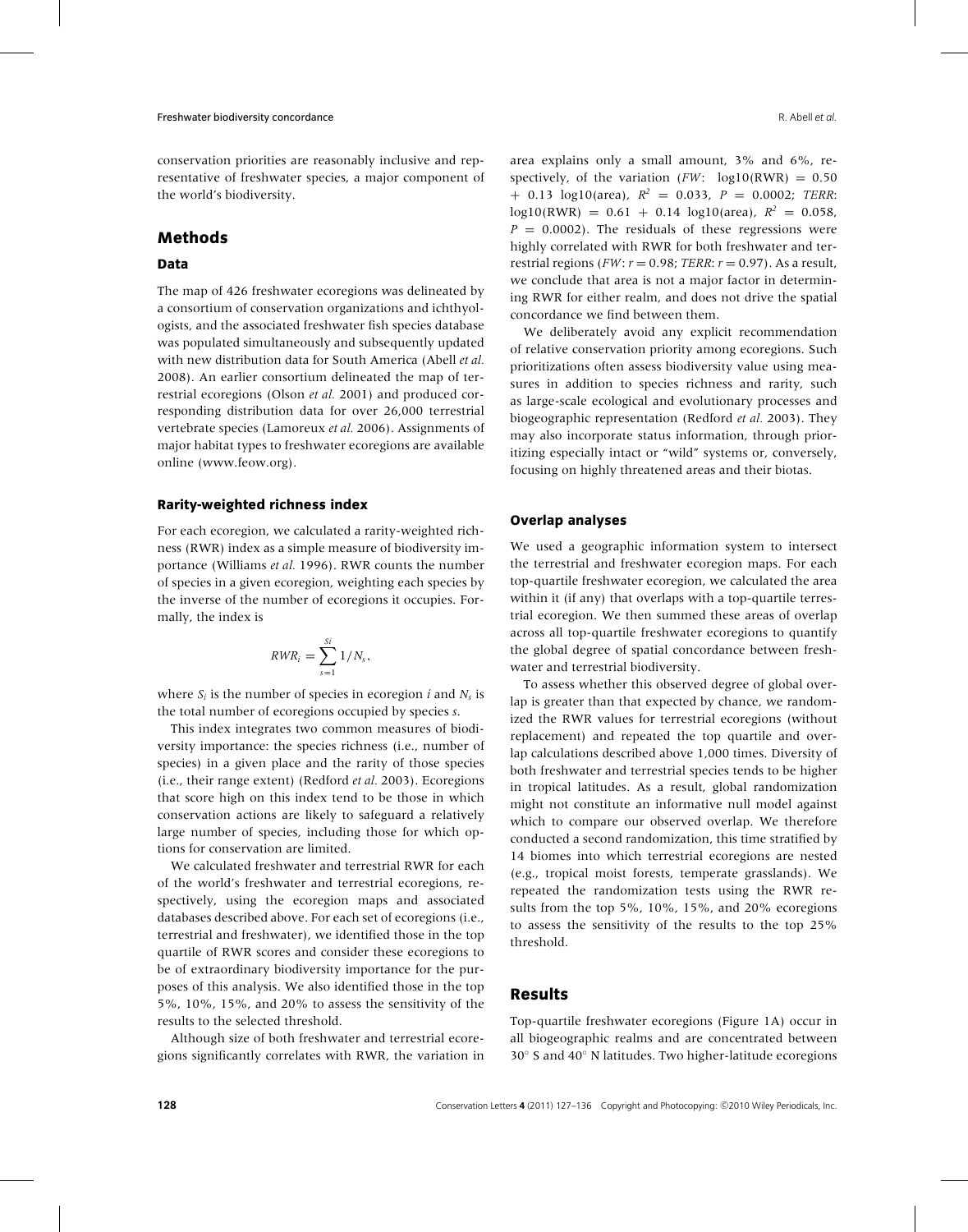

Figure 1 A: Freshwater ecoregion RWR. RWR values are based on freshwater fish species data for each ecoregion. There are 426 freshwater ecoregions. B: Terrestrial ecoregion RWR. RWR values are based on terrestrial vertebrate data for each ecoregion. There are 821 terrestrial ecoregions.

are in central and western Europe. Ten of 12 major habitat types are represented in the top quartile, with polar freshwaters and oceanic islands missing (Figure 2). Tropical and subtropical major habitat types have high representation; over 75% of tropical and subtropical upland river ecoregions are in the top quartile, followed by tropical and subtropical floodplain rivers and wetland complexes (57%).

Overlap between top quartile freshwater and terrestrial ecoregions is high (Figure 3). About 64% (22,862,110 km2) of the area within top-quartile freshwater ecoregions overlaps with top terrestrial ecoregions. Of the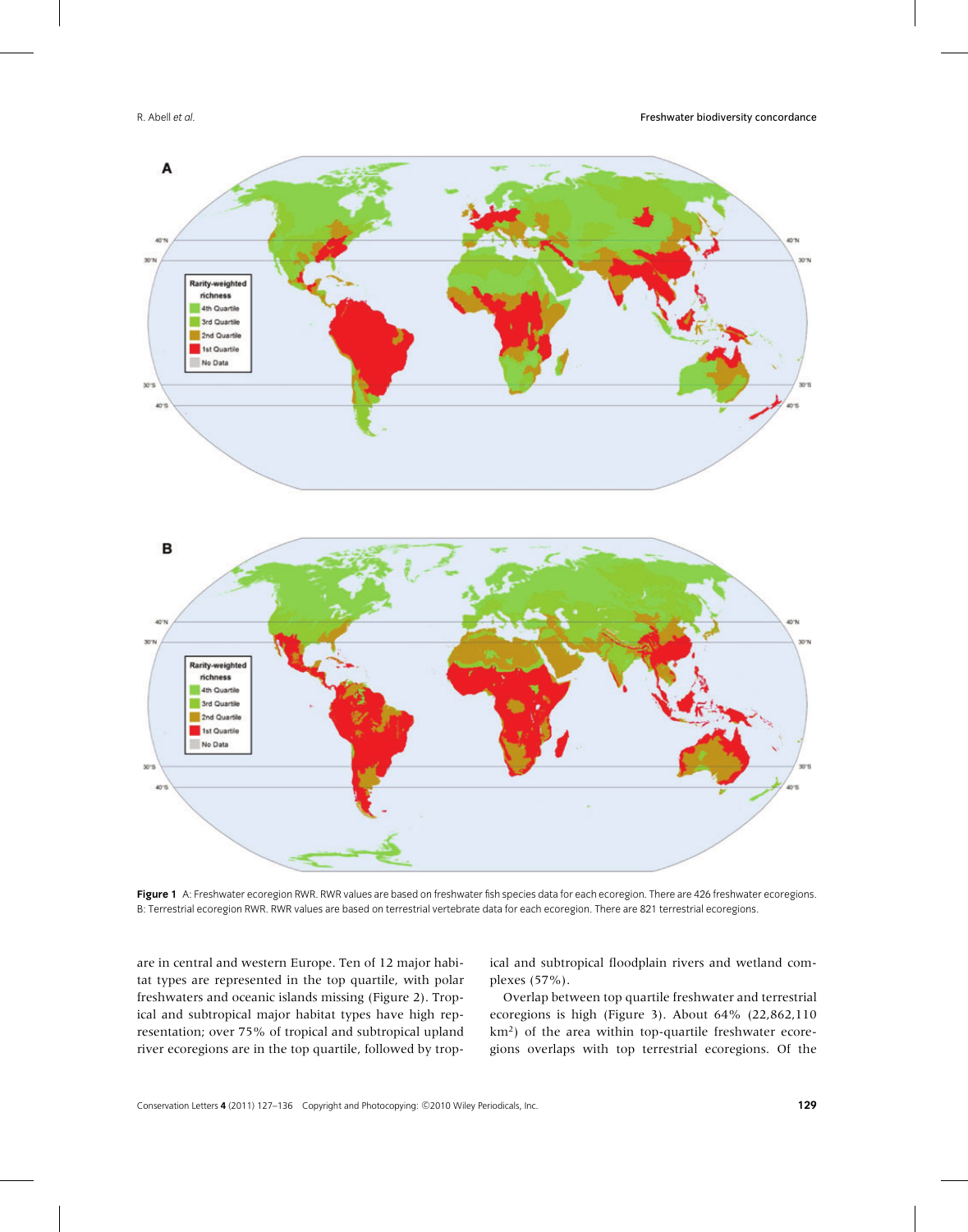

Number of top-quartile freshwater ecoregions, by major habitat types

**Figure 2** Representation of 12 major habitat types within the set of top-quartile freshwater ecoregions. Percentages of the total number of ecoregions in each habitat type are shown. Low RWR values are to be expected for polar ecoregions and oceanic islands, where climate and geographic isolation, respectively, as well as reduced habitat availability have restricted freshwater species diversity.

107 top-quartile freshwater ecoregions, 59 are "highcongruence" (75% or greater overlap). There is evidence that this overlap is greater than what would be expected by chance  $(P < 0.001$ , randomization tests; Figure 4). At 5%, 10%, 15%, and 20% levels, this result remains unchanged (*P* < 0.001, randomization tests; Tables S1 and S2). Overlap is markedly reduced when moving from the top 20% of ecoregions to the top 5% (Figures 5 and 6). About 40% of the area of top 5% freshwater ecoregions overlaps with top 5% terrestrial ecoregions, but only two freshwater ecoregions (Guianas and Upper Parana) qualify as high congruence.

Whereas endemism analyses treat species as either endemic or not, the rarity index weights species with limited distributions higher than species with widespread distributions, regardless of whether they are endemic. By combining richness and endemism into a single index, certain freshwater ecoregions are highlighted more strongly than they had been in previous separate analyses of richness and endemism (Abell *et al.* 2008). These include North America's Appalachian Piedmont, the Middle East's Upper Tigris and Euphrates, Africa's Lower Niger-Benue, Asia's Southeastern Ghats and Northern Philip-

pines, and Australia's Arafura-Carpenteria. Additionally, improved data for South America show the importance of freshwater ecoregions like the Northeastern Caatinga & Coastal Drainages, the Xingu, the Tapajos–Juruena, and the Chaco.

Top-quartile terrestrial ecoregions occur almost nowhere beyond 30◦ N (Figure 1B). Several terrestrial ecoregions were also highlighted by the rarity index that had previously been overlooked in separate analyses of species richness and endemism (Lamoreux *et al.* 2006). These include several in southern South America (e.g., Patagonian Steppe, Argentine Monte), southwestern Madagascar (Madagascar Succulent Woodlands), and much of Australia's western and northern coastline (e.g., Pilbara Shrublands, Kimberly Tropical Savanna, Carpentaria Tropical Savanna).

# **Discussion**

Our results highlight two types of ecoregions of special interest to conservation. First are areas of highest overlap between freshwater and terrestrial biodiversity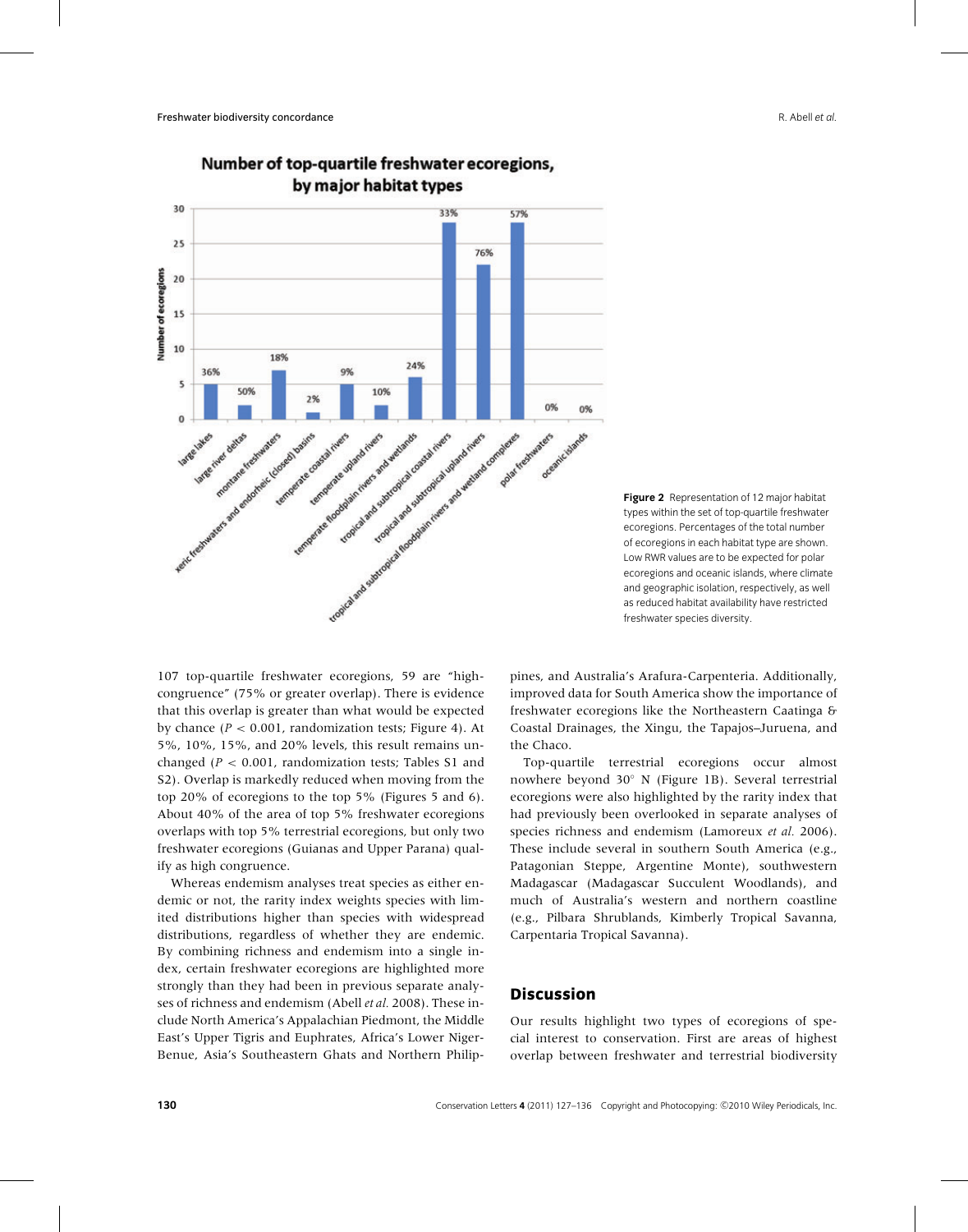

**Figure 3** Spatial concordance between freshwater and terrestrial biodiversity. Colored areas represent freshwater ecoregions in the top quartile for rarity-weighted fish richness, and colors indicate degree of overlap with analogous terrestrial ecoregions based on rarity-weighted vertebrate

("high-congruence" red ecoregions in Figure 3). While some regions (e.g., the Amazon) have already been recognized for their globally outstanding freshwater diversity (Groombridge & Jenkins 1998; Revenga *et al.* 1998; Olson & Dinerstein 2002), our results expand the list of high-congruence areas to include places like the At-



**Figure 4** Randomization tests for overlap between important regions for terrestrial and freshwater biodiversity. Bars represent distribution from 1,000 spatial randomizations, both globally (black bars) and within each of the world's 14 terrestrial biomes (white bars). Circle marks the observed overlap. In both cases, the observed overlap is greater than that generated by all 1,000 randomizations (*P* < 0.001).

diversity. In orange and red areas, integration of freshwater and terrestrial conservation strategies should be accelerated. Blue areas risk being missed if global investments focus only on terrestrial conservation.

lantic forests of Brazil. Other high-congruence places, like the Laguna dos Patos freshwater ecoregion of southeastern Brazil and Uruguay, and Africa's Lower Niger-Benue, have been recognized neither for their freshwater nor for their terrestrial biodiversity values in previous largescale analyses (Olson & Dinerstein 2002; Mittermeier *et al.* 2004; Thieme *et al.* 2005).

High-congruence areas, which for the most part are already "on the map" for terrestrial values, offer opportunities to conserve species in both realms with strategies that integrate terrestrial and freshwater protection. For instance, protected areas have historically been a cornerstone of terrestrial conservation but integrating freshwater conservation objectives into terrestrially focused protected area management, and exploring appropriate protected area design that targets freshwater species and ecosystems, have hardly been investigated (Abell *et al.* 2007). Protected areas can be designed and managed to protect both sets of targets better, if not perfectly (Roux *et al.* 2008; Nel *et al.* 2009b). Similarly, terrestrial conservation can benefit from freshwater strategies like integrated catchment management, especially where land use can be managed to protect freshwater system dynamics and consequently ecosystem services like drinking water (Dudley & Stolton 2003). Efforts to identify smaller landscapes and watersheds of highest priority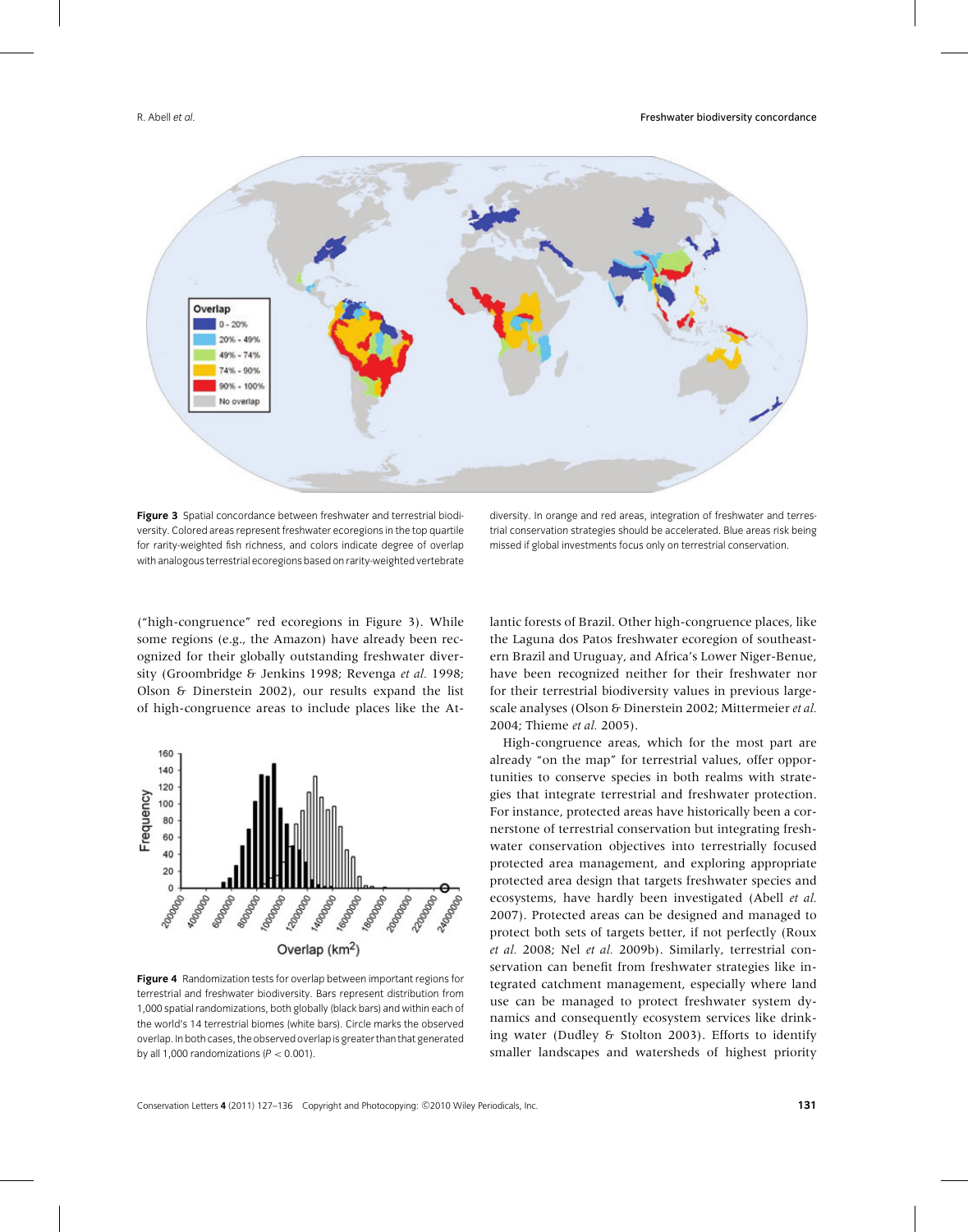

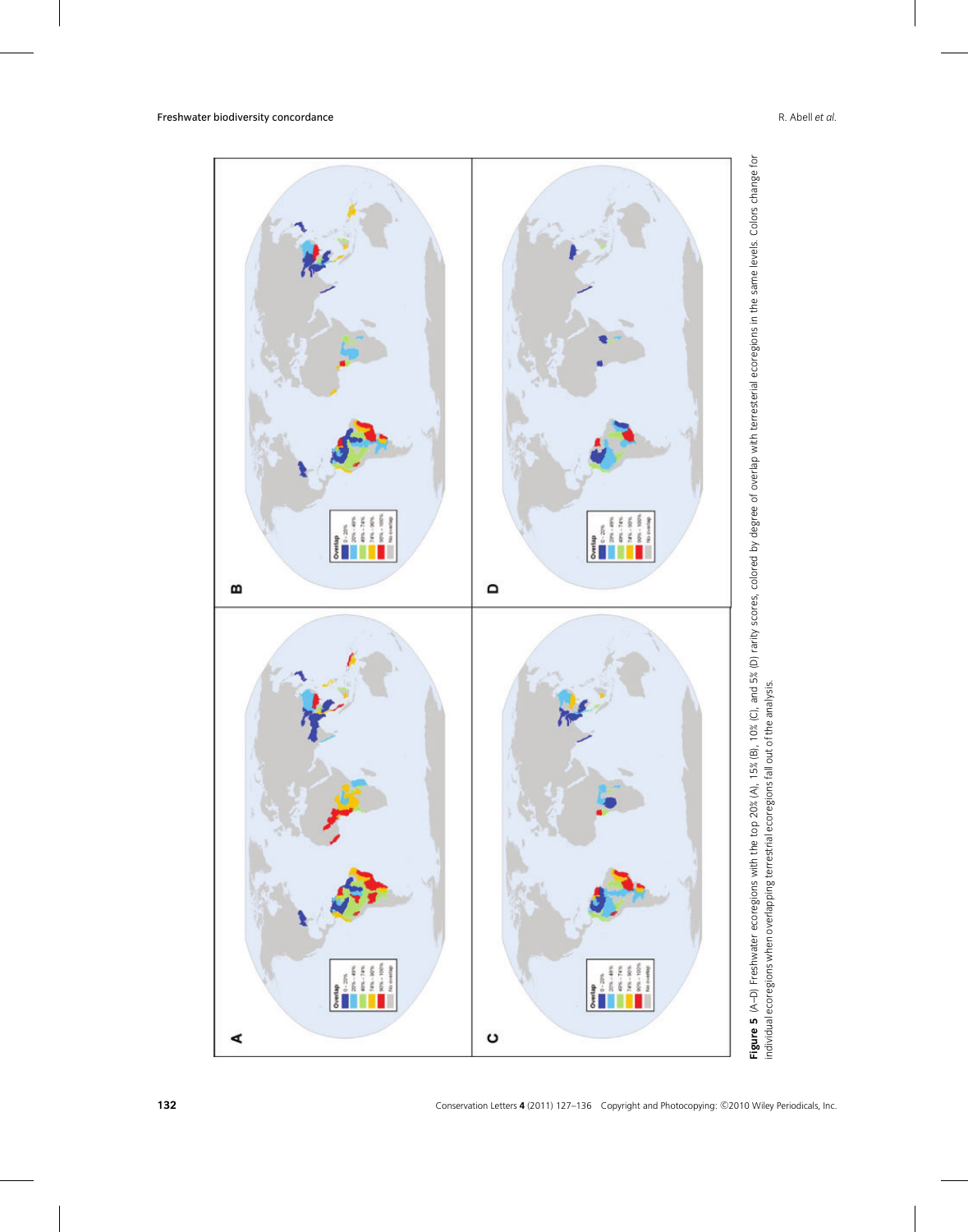

**Figure 6** Numbers of high-congruence and total overlap ecoregions for each of the 5 rarity levels (top 25%, 20%, 15%, 10%, 5%), and percentage overlap area for each level.

within these high-congruence areas can utilize new data sets and methods that increasingly enable better integrated terrestrial and freshwater conservation planning (Amis *et al.* 2009; Nel *et al.* 2009c). In the current economic climate of shrinking conservation budgets, these high-congruence areas could hold special appeal for investment in more holistic land–water conservation efforts. A joint focus on conserving cooccurring terrestrial and freshwater targets cannot be taken for granted, however, as a strong tendency toward near-exclusive investment in terrestrial targets persists.

Of equal or greater interest are the 20 important freshwater ecoregions discordant with terrestrial equivalents ("low-overlap" blue ecoregions in Figure 3). Conservation priorities based solely on terrestrial data are likely to underemphasize or miss these ecoregions altogether. Low-congruence tropical ecoregions, like those of the Ganges and Mekong deltas, might lack globally significant terrestrial biodiversity but support rich fish faunas that are of critical importance to local human communities (Food and Agriculture Organization of the United Nations & WorldFish Center 2008).

Many additional low-congruence areas are outside the tropics. For example, the southeast United States features a rich, highly endemic fish fauna that evolved amid locally diverse habitats and glacial refugia (Isphording & Fitzpatrick 1992). Lake Baikal, the Upper Tigris-Euphrates, and other temperate freshwater ecoregions might not rival tropical ecoregions in terms of species richness, but their highly endemic fish faunas combined with relatively high species numbers result in high rarity values. Western Europe has rarely been considered a

global conservation priority for either terrestrial or freshwater; it is highlighted here as a result of new taxonomic research concluding that its fish fauna, the Salmonidae and Cottidae families in particular, is far more diverse than previously thought (Kottelat & Freyhof 2007). The case of Western Europe in particular, and our temperatezone results in general, underscore previous findings that greater taxonomic exploration has led to higher documented freshwater biodiversity in those regions (Balian *et al.* 2008). Tropical freshwaters remain poorly studied, and greater exploration of them could yield larger numbers of low-congruence tropical freshwater ecoregions.

Mobilizing conservation investment and attention in low-congruence freshwater ecoregions will be hard. The conservation community has often given relatively low priority to conserving freshwater biodiversity for its own sake. The rapidly growing interest in ecosystem services has the potential to generate new opportunities for freshwater conservation activities, especially if the prevailing tendency to focus on water resources and forested upper catchments shifts to better incorporate river-wide conservation and monitoring activities that include freshwater species and ecosystem processes (Dudgeon *et al.* 2006). The imperative of adapting to climate change impacts, which some human communities will principally experience through changes to freshwater systems, also offers new possibilities for freshwater conservation. Cross-sectoral climate change mitigation and adaptation policies that include water-related actions such as the conservation and restoration of wetlands and sustaining natural river flows to floodplains present opportunities to strengthen freshwater biodiversity conservation and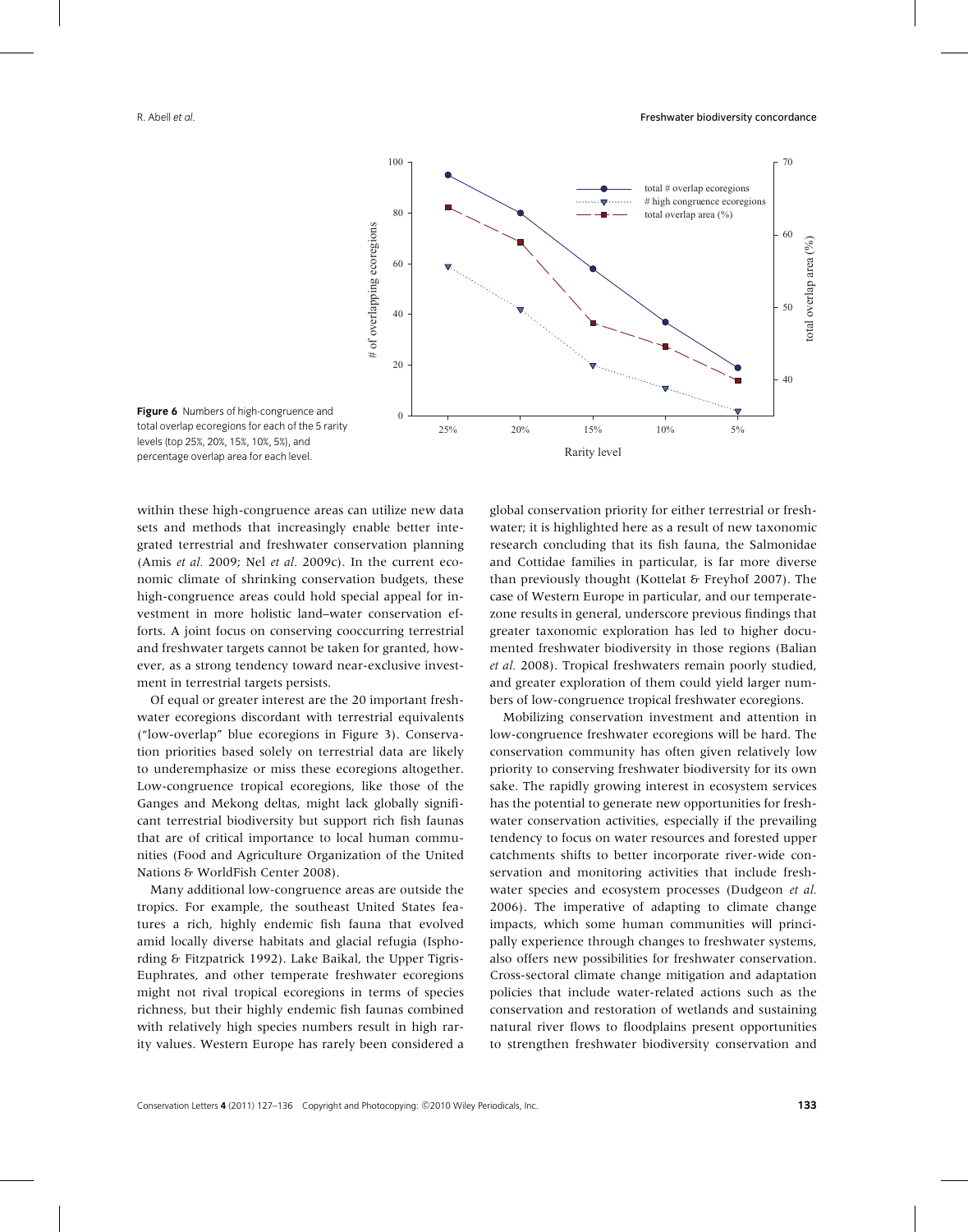minimize impact on local communities (Poff *et al.* 2002; Matthews & Wickel 2009).

An investment in freshwater conservation is in many cases an investment in terrestrial (and marine) conservation as well, since protecting a freshwater system can be as much about protecting the integrity of its catchment as about protecting the aquatic system itself. At the same time, protecting land cover alone is insufficient. Extra investments are often required to restore natural flow regimes, mitigate point source pollution, prevent or remove barriers to connectivity, manage fisheries and invasive species, and undertake other activities designed specifically to reduce threats to freshwater species populations (Dudgeon *et al.* 2006). The private sector, which is demonstrating increased interest in reducing business risk by protecting freshwater resources, including through supporting watershed stewardship activities, may be one source of new investments (Nel *et al.* 2009a).

Our analysis confirms that, as with terrestrial vertebrates, freshwater fish diversity is largely concentrated in the tropics and subtropics (Leveque *et al.* 2008). However, biodiversity patterns for fish are not necessarily representative of those for other freshwater taxa (Heino *et al.* 2005). Global assessments of the distribution and conservation status of amphibians (IUCN, Conservation International, & Natureserve 2008), and more recently, freshwater turtles (Buhlmann *et al.* 2009) indicate that while there is considerable overlap between fish species distributions and these other taxa, some areas also stand out as unique for nonfish groups (IUCN, Conservation International, & Natureserve 2008; WWF & TNC 2008; Buhlmann *et al.* 2009). For instance, areas in much of Central America, north and eastern coastal Australia, and the North American drainages entering the Gulf of Mexico, while not outstanding for fish diversity, are all extremely rich in turtle species (Abell *et al.* 2008; Buhlmann *et al.* 2009). Similarly, the Upper Brahmaputra freshwater ecoregion, which is among the richest for freshwater turtle species, is not a hotspot for fish diversity (WWF & TNC 2008; Buhlmann *et al.* 2009). Amphibian richness, which also tends to be concentrated in the tropics, has a similar global pattern to fish diversity, with a few exceptions such as north and eastern coastal Australia, Madagascar, and parts of Central America, where amphibian richness stands out. Similar analyses for groups like aquatic invertebrates, once global distribution data are more comprehensive and accessible, might highlight additional ecoregions in higher latitudes (Rundle *et al.* 2000; Vinson & Hawkins 2003).

We have focused on ecoregions in the top quartile for rarity values, but shrinking the set to progressively narrower ranges of top ecoregions is revealing. Moving from the top 25% to the top 5%, there is a steep drop-off in the number of high-congruence ecoregions. Focusing conservation investments on the top quartile of terrestrial ecoregions then might benefit a number of top-quartile freshwater ecoregions, but the same is not the case for investments focused on a smaller subset of the highest scoring terrestrial ecoregions. We cannot take for granted that the world's most diverse freshwater places will incidentally be included in terrestrial priorities.

These results provide one of the most comprehensive global pictures of freshwater systems deserving increased conservation. Although fish might be imperfect surrogates for other aquatic taxa, this new global data set broadens previous terrestrial-focused frameworks and calls attention to important freshwater ecoregions that deserve conservation effort on their own. Additional criteria, such as representation across biomes and biogeographic realms, level of intactness or threat, or provision of ecosystem services could be applied to these new data to suggest a more balanced set of global conservation priorities. The priority-setting landscape may already be overcrowded (Marris 2007), but with the new availability of freshwater species data sets roughly comparable to those for terrestrial, and with an increasing understanding of the human dependence on freshwater resources, it may be worth taking another look at global conservation investments to ensure that blue areas are on the map.

## **Acknowledgments**

We thank dozens of ichthyologists, listed at www. feow.org, for their contributions to the freshwater project. P. McIntyre provided important input to discussions about the analyses described here, M. Meek made key revisions to the fish database, and K. Haisfield assisted with manuscript preparation and revisions. We also thank The Coca Cola Company, JohnsonDiversey Inc., RJ/KOSE, B. Barclay, O. Miramontes, and J. Mordgridge, and USAID through Award No. EDG-A-00-01-00023-00 for the Parks in Peril Program for financial support.

## **Supporting information**

Additional Supporting Information may be found in the online version of this article:

**Table S1** Results of randomizations. Each cell contains area of overlap  $(km<sup>2</sup>)$  between freshwater ecoregions with the highest rarity-weighted-richness values (top X%) and randomized top X% terrestrial ecoregions. For those columns modified by "biome", the randomization was stratified by 14 biomes into which terrestrial ecoregions are nested (e.g., tropical most forests, temperate grasslands).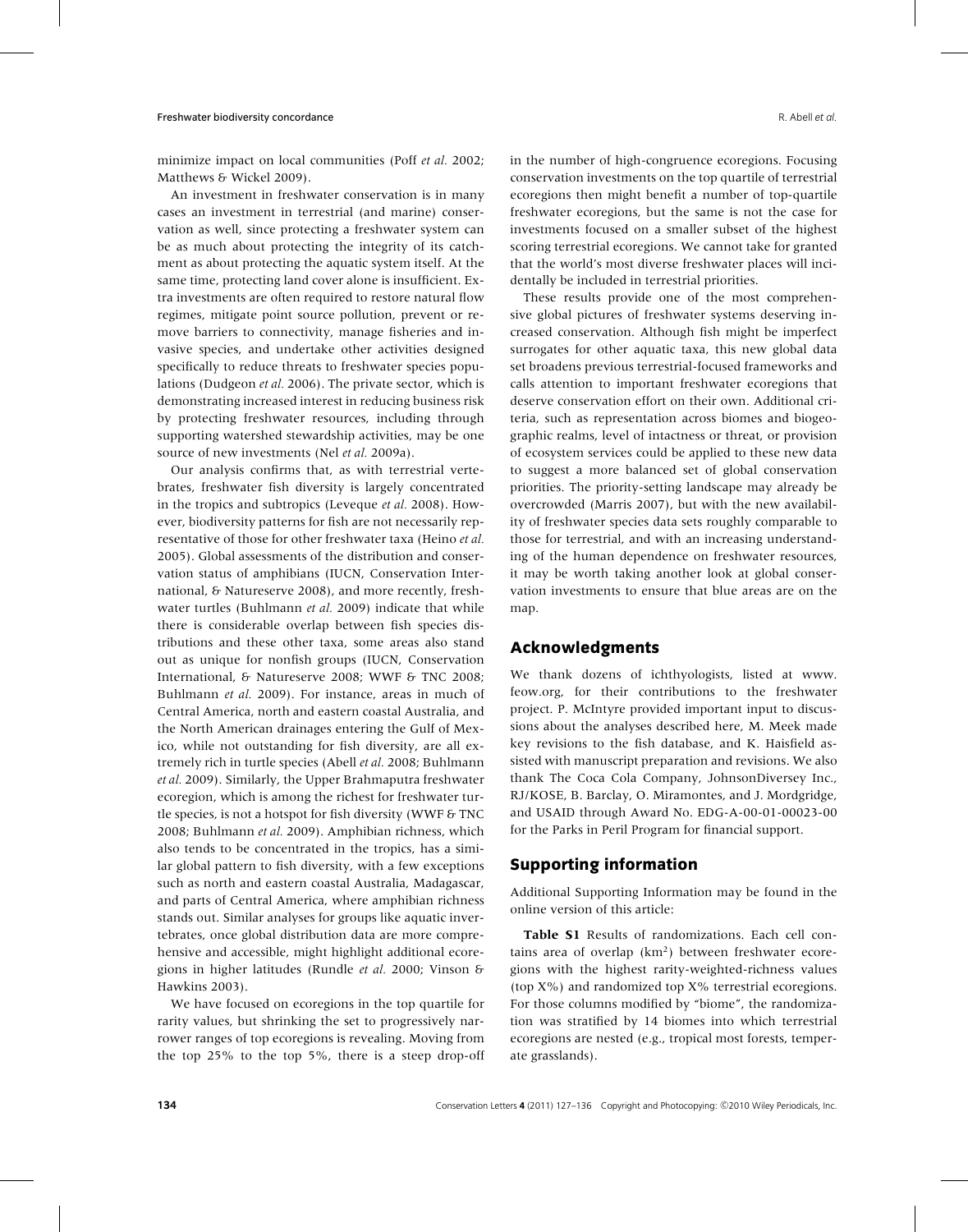**Table S2** Actual area of overlap of freshwater and terrestrial ecoregions with high rarity-weighted-richness values (top X%).

Please note: Blackwell Publishing is not responsible for the content or functionality of any supporting materials supplied by the authors. Any queries (other than missing material) should be directed to the corresponding author for the article.

#### **References**

- Abell, R., Allan J.D., Lehner B. (2007) Unlocking the potential of protected areas for freshwaters. *Biol Conserv* **134**, 48–63.
- Abell, R., Thieme M., Revenga C. *et al*. (2008) Freshwater ecoregions of the world: a new map of biogeographic units for freshwater biodiversity conservation. *BioScience* **58**, 403–414.
- Amis, M.A., Rouget M., Lotter M., Day J. (2009) Integrating freshwater and terrestrial priorities in conservation planning. *Biol Conserv* **142**, 2217–2226.
- Balian, E.V., Segers H., Lévèque C., Martens K. (2008) The freshwater animal diversity assessment: an overview of the results. *Hydrobiologia* **595**, 627–637.
- Brooks, T.M., Mittermeier R.A., da Fonseca G.A.B. *et al*. (2006) Global biodiversity conservation priorities. *Science* **313**, 58–61.
- Buhlmann, K.A., Akre T.S.B., Iverson J.B. *et al*. (2009) A global analysis of tortoise and freshwater turtle distributions with identification of priority conservation areas. *Chelonian Conserv Bi* **8**, 116–149.
- Dudgeon, D., Arthington A.H., Gessner M.O. *et al*. (2006) Freshwater biodiversity: importance, threats, status and conservation challenges. *Biol Rev* **81**, 163–182.
- Dudley, N., Stolton S. (2003) *Running pure: the importance of forest protected areas to drinking water*. World Bank/WWF Alliance for Forest Conservation and Sustainable Use, Gland, Switzerland.
- Food and Agriculture Organization of the United Nations & WorldFish Center. (2008) *Small-scale capture fisheries: a global overview with emphasis on developing countries: a preliminary report of the Big Numbers Project*. The World Fish Center, Penang.
- Global Environment Facility. (2005) Technical paper on the GEF resource allocation framework. Available from: www.gefweb.org/Operational Policies/Resource Allocation Framework.html. Accessed 4 April 2008.

Groombridge, B., Jenkins M. (1998) *Freshwater biodiversity: a preliminary global assessment*. World Conservation Monitoring Centre, Cambridge, UK.

Heino, J., Paavola R., Virtanen R., Muotka T. (2005) Searching for biodiversity indicators in running waters: do bryophytes, macroinvertebrates, and fish show congruent diversity patterns? *Biodivers Conserv* **14**, 415–428.

IUCN, Conservation International & NatureServe. (2008) An analysis of amphibians on the 2008 IUCN Red List. Available from: www.iucnredlist.org/amphibians. Accessed 6 October 2008.

- Isphording, W.C., Fitzpatrick J.F. (1992) Geologic and evolutionary history of drainage systems in the Southeastern United States. Pages 19–56 in C.T. Hackney, S.M. Adams, W.H. Martin, editors. *Biodiversity of the southeastern United States, aquatic communities*. John Wiley & Sons, New York.
- Kottelat, M., Freyhof J. (2007) *Handbook of European freshwater fishes*. Kottelat, Cornol & Freyhof, Berlin.
- Lamoreux, J.F., Morrison J.C., Ricketts T.H. *et al*. (2006) Global tests of biodiversity concordance and the importance of endemism. *Nature* **440**, 212–214.
- Leveque, C., Oberdorff T., Paugy D., Stiassny M.L.J., Tedesco P.A. (2008) Global diversity of fish (Pisces) in freshwater. *Hydrobiologia* **595**, 545–567.
- Marris, E. (2007) What to let go. *Nature* **450**, 152–155.
- Matthews, J., Wickel A.J. (2009) Embracing uncertainty in freshwater climate change adaptation: a natural history approach. *Climate & Development* **1**, 269–279.
- Millennium Ecosystem Assessment. (2005) *Ecosystems and human well-being*. *Synthesis*. Island Press, Washington, DC.
- Mittermeier, R.A., Robles Gil P., Hoffmann M. *et al*. (2004) *Hotspots revisited*. CEMEX, Mexico.
- Nel, D.C., Marais C., Blignaut J.M. (2009a) Water neutrality: a first quantitative framework for investing in water in South Africa. *Conserv Lett* **2**, 11–18.
- Nel, J.L., Reyers B., Roux D.J., Cowlingc R.M. (2009b) Expanding protected areas beyond their terrestrial comfort zone: identifying spatial options for river conservation. *Biol Conserv* **142**, 1605–1616.
- Nel, J.L., Roux D.J., Abell R. *et al*. (2009c) Progress and challenges in freshwater conservation planning. *Aquat Conserv* **19**, 474–485.

Olson, D.M., Dinerstein E. (2002) The global 200: priority ecoregions for global conservation. *Ann Mo Bot Gard* **89**, 199–224.

- Olson, D.M., Dinerstein E., Wikramanayake E.D. *et al*. (2001) A new map of the world. *Bioscience* **51**, 933–938.
- Poff, N.L., Brinson M.M., Day J.W. (2002) *Aquatic ecosystems and global climate change: potential impacts on inland freshwater and coastal wetland ecosystems in the United States*. Pew Center on Global Climate Change, Arlington, TX.
- Redford, K.H., Coppolillo P., Sanderson E.W. *et al*. (2003) Mapping the conservation landscape. *Conserv Biol* **17**, 116–131.
- Revenga, C., Campbell I., Abell R., de Villiers P., Bryer M. (2005) Prospects for monitoring freshwater ecosystems towards the 2010 targets. *Philos Transac Royal Soc B-BiolSci* **360**, 397–413.

Revenga, C., Kura Y. (2003) *Status and trends of biodiversity of inland water ecosystems*. Technical Series No. 11. Secretary of the Convention on Biological Diversity, Montreal, Canada.